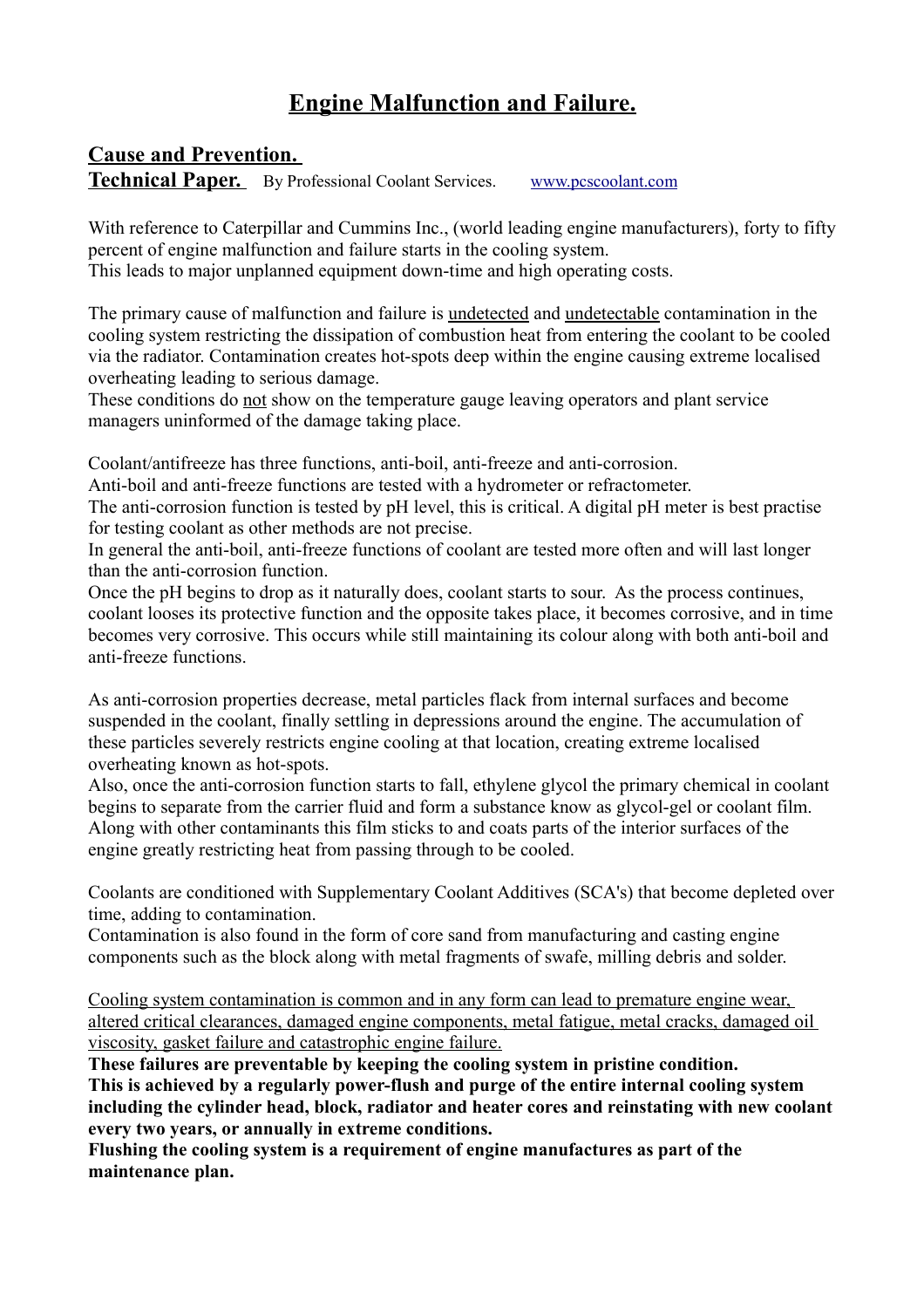#### **Engine malfunction and failure caused by cooling system contamination:**

- (1) Sticking and burnt valves. Metallic and non metallic particles and contaminants carried in coolant accumulate in depressions in the cylinder head around and near valve guides, restricting the cooling process, damaging oil viscosity lubricating the value stems. As oil looses viscosity and its lubricating function, valves stick in the guides leading poor performance and burnt valves.
- (2) Blown head gaskets and cracked cylinder heads. Metallic and non metallic particles settle in depressions in the cylinder head, even the smallest accumulation will severely restrict heat from dissipating into the coolant to be cooled causing the head gasket to blow, and or cause the cylinder head to crack in that location.
- (3) Worn piston rings, scouring of the cylinder bore/liners.

Intense combustion heat is generated in the cylinder chamber and passes through into the coolant to be cooled. Glycol-gel, scale and other coolant film sticks to the coolant side of the liners, usually in one location, greatly restricting heat transfer and in turn seriously damaging oil viscosity causing the loss of lubrication. Having lost lubrication, the piston rings and bore/liners are reduced to metal on metal friction, severely damaging both. Resulting damage varies from loss of compression, scouring of the bore/liners, burning of oil, broken rings to cracked pistons and con-rods. Bearings and the crank-shaft will also receive damage.

 As heat does not transfer evenly and consistently through the bore/liner due to the contamination forming in one location, the bore/liner becomes oval leading to major failure.

(4) Engine Detuning.

Computer sensors located in the cooling system become contaminated and coated with gel/film sending wrong information to the computer causing a de-tuning of the engine, leading to poor performance, higher fuel consumption and excessive and toxic exhaust emissions.

(5) Water-pump wear.

Metal particles and abrasive contaminants circulating in the coolant wear the leading edge off water-pump impellers. The smallest amount greatly reduces water-pump efficiency leading to general engine overheating.

(6) Leaking seals.

Coolant contamination leads to leaking engine seals including water-pump and cylinder liner seals.

(7) Cavitation and pitting of cylinder liners.

 Contaminated coolant and depleted SCA's (Supplemental Coolant Additives) allow tiny volatile air bubbles to form on the cylinder liner walls, leading to cavitation and pitting, allowing coolant to seep into the combustion chamber causing pistons to hydraulic, ending in serious damage and engine failure.

Prevention of these conditions and failures is <u>only</u> achieved by keeping the cooling system in pristine condition.